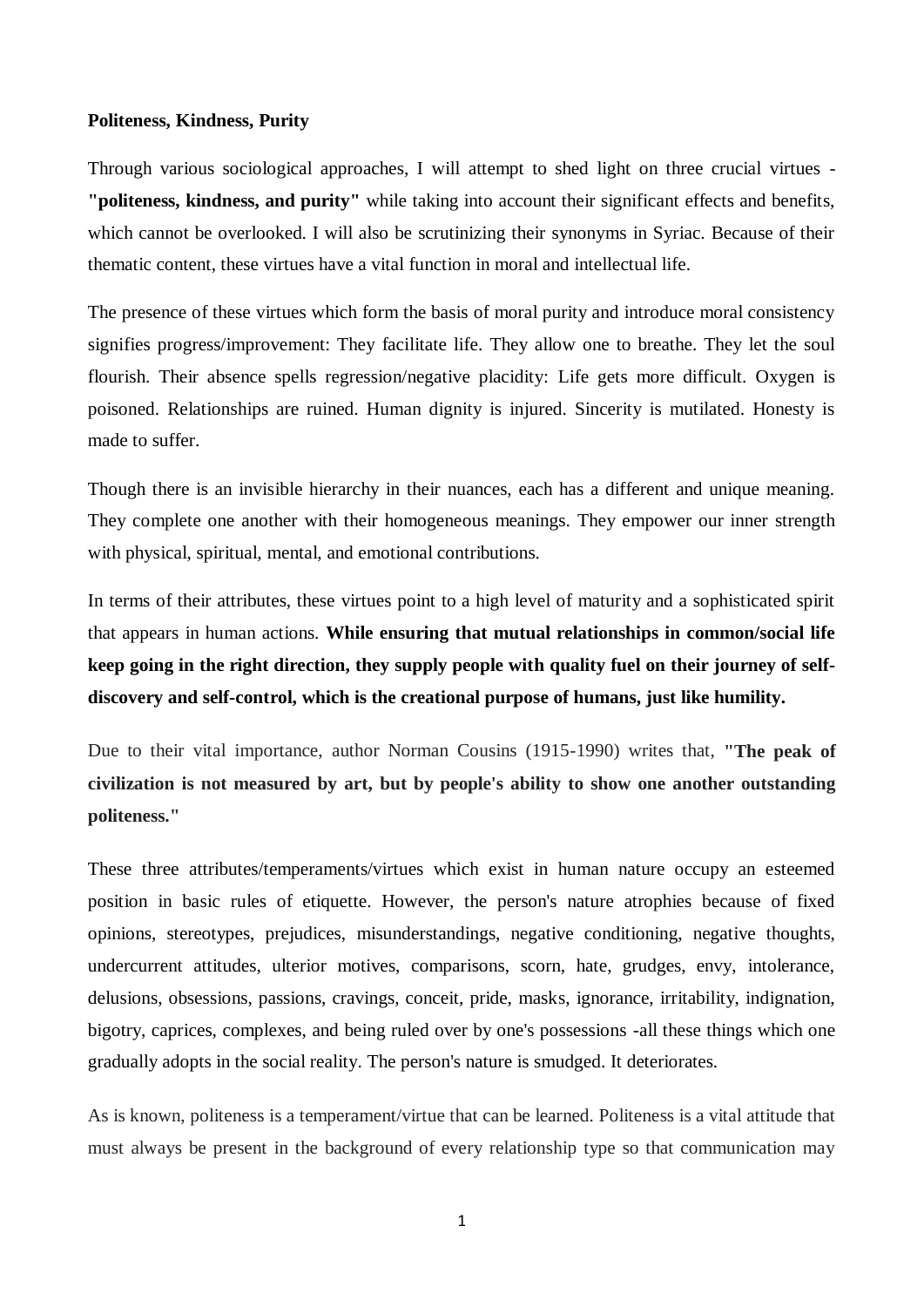turn into interaction. Politeness is a rule of etiquette expected under every circumstance, always, and from everyone for healthy and fruitful communication/interaction. We cannot do without it.

Politeness means courtesy, delicacy, manners, caring. Its adjectival form is **Polite.**

In Syriac, conveying Ancient Bethnahrin's (Mesopotamia) productive spirit to present day, polite is "radhyo/ المجمّة " Politeness is "radyutho/ المجمّة "radhyo

Kindness means affability, beauty, delicacy, elegance. It means pleasant appearance in face and attitude, as well as harmony in actions. Its adjectival form is **Kind.**

In Syriac, kind is **"rmiso/**ܐ ܼܝܣܳ ܼܝܣ ܼܘܬܐ**/rmisutho "**is Kindness**" .**ܪܡܺ  **".**ܪܡܺ

Like politeness/radhyutho, although more difficult, kindness/rmisutho is a virtue/characteristic/attribute that can be acquired at a later time, according to cultural level.

The concept of purity means a polite and soft attitude that includes compassion. It means pureness, chastity, inner purity, moral purity, delicacy, honorability. Its adjectival form is **Pure.**

## In Syriac, pure is **"zahyo/**ܗܝܐ ܰ ܙ **."** Purity is **"zahyutho/**ܘܬܐܼ ܗܝ ܰ ܙ **."**

As you can guess, purity/zahyutho is not a virtue that is easy to obtain. It requires character learning and personal development. It concerns morals and values more than it does culture. It is a character trait that is to a greater extent obtained through environmental influences.

Nobel prize winning author Rabindranath Tagore (1861-1941) says on this subject that **"It does not matter how we feel or what we know; our potential talents or abilities do not matter. The actions that bring them to life are all that matters. Many of us know such concepts as dedication, courage, love; but in truth, to know is to do. Through action, comprehension becomes wisdom; action turns knowledge into wisdom. You cannot cross to the other bank by staring at the water."**

Famous scientist and physicist Albert Einstein (1879-1955) expresses the following opinion: **"Your true value is determined by your feelings toward others, your work, your actions, and your good deeds."**

On our journeys of self-knowledge and discovery where we are responsible for our intentions/thoughts/words/actions, the secret is to balance the material and spiritual; to proceed on